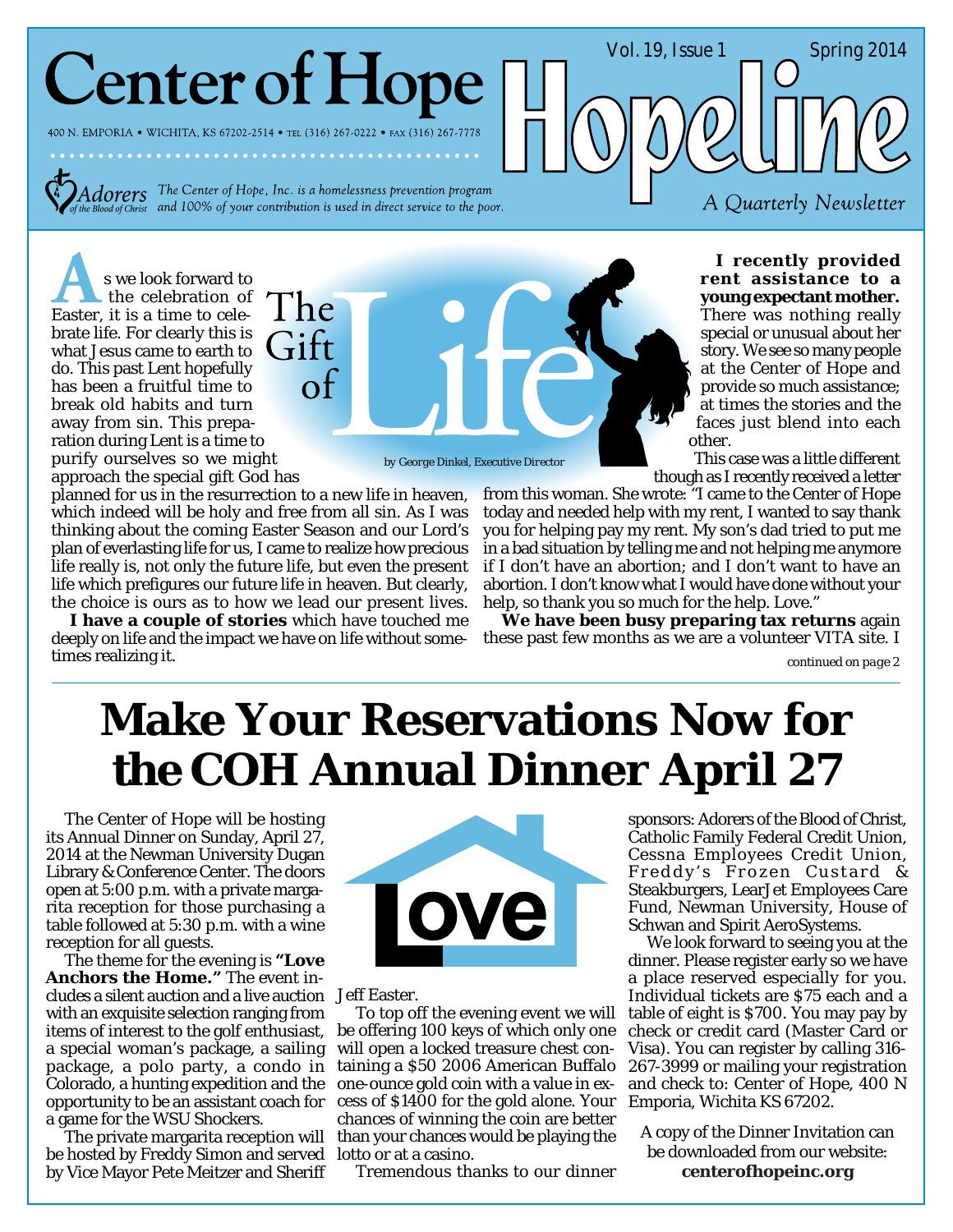**COH Board of Directors:** Chair: Johnnie Bell Vice-Chair: Jerry Johnston Secretary: Sr.Renee Kirmer, ASC Treasurer: John Weir

**Board Members:** Gary Bartak Larry Damm Daniel Giroux Gloria Hegge Sr. Maria Hughes, ASC J.T. Klaus Danny Krug Sharon Monroe Christopher Magana Susan Pool Sr. Charlotte Rohrbach, ASC Sally Simon Collin Stieben Curtis Warren

**CENTER OF HOPE, INC.** *sponsored by the Adorers of the Blood of Christ*

> **Executive Director** George Dinkel

**Staff:** Sr. Jeannine Bahr, ASC Sr. Becky Balthazor, ASC Marsha Flora Sr. Deborah Schovanec

**Volunteers: ASC Associates** Maralene Balthazor Mary Benefield Patricia Bergman Karen Carney Kay Carroll Mary Corrigan Victoria Denton Peggy Duick Rebecca Elpers Martha Flaherty Donna Harris Barb Helm-Powell Kyle Jacobs Frank Kastor Jan Kirby Valle Lang Donna Larson Rachel Lewis Vernon May Barbara Mohney Carol Meyer Mary Meyer Prairie Land Food Volunteers Sr. Tarcisia Roths, ASC Mary Santiago Treva Schaffer Sally Simon Cathy Strecker Tax Volunteers Sr Jeannette Trimmell Anne Uhler Mary Jobe Waddill Rosemary Wells Carolyn Winn Mary Lou Wohler Patricia Yates

### **Christmas Treat from Damm Music Center & Gracepoint Church**

The Damm Music Center hosted a Christmas Concert at Gracepoint Church for the benefit of the Center of Hope on Dec. 19, 2013. The concert was free and well attended by many families who came to enjoy Christmas music set to a rock beat.

The music was performed by the instructors, students and employees of Damm Music Center. Several of the Center of Hope Board members and volunteers came out to enjoy the concert.

A free will offering was provided which resulted in \$2,880 for the COH rent and utility assistance program. We are appreciative of Gracepoint Church which provided its facility at no cost and included a very creative Christmas background video. We are very grateful for Damm Music and Gracepoint Church for hosting this concert.

### FEINSTEIN FOUNDATION CHALLENGE

Don't forget the annual Feinstein Foundation contribution for donations made in **March and April**. Alan Feinstein gives \$1 million on a pro rata basis to agencies across America which raise funds to feed the hungry. If you would like to make a donation to provide food to the families we serve, write "food"

on your check made payable to the Center of Hope and mail it in March or April.



*"If anyone gives even a cup of water to my little ones, he shall not lose his reward" Matt. 10:42*

really expected that the number of returns we would prepare this year would be less than the 750 tax returns we prepared last year, but so far we have prepared more returns this year than we did last year at this time. We have a great team of preparers who really enjoy workto us for tax preparation.

If you ever drive by our office, you will see in one of our windows an old tattered poster with pictures of three children that says "God plans a future for every child, choose life". One of my tax preparers came up to me and said, "I just did a return for a lady that said we should never take that poster down." She went on to tell him that a few years back she was in desperate need and was standing out in line money to help get him started. on an early morning trying to get an appointment at the Center of Hope to help with her rent as she had an eviction notice. Things were very difficult for her and she was contemplating ending her life, but something touched her when she saw that poster which made her to change her mind.

**Two women recently came to visit** along". **with me trying to get assistance for a homeless man** they had come to know. They took their dogs for a walk in a local park and typically would run into this homeless person. He had been homeless for quite some time.

The man was a veteran and was suffering from some mental issues such as being bi-

The Gift of Life *continued* then sneak into a make shift tent he had set up behind some commercial buildings. He was very careful as he did not want anyone to know where he was staying for fear they would hurt him or steal the few belongings he had. He was not very trusting of anyone and was at times very difficult to work with.

ing with each other and the people that come filled with much compassion. They took it upon But these two women were persistent and themselves to see that he received proper shelter as they found out he had been diagnosed with cancer and was now terminally ill.

They worked through the Social Security disability process and got him approved for disability assistance which provided him a means to pay his rent. They met with landlords and toured apartments to find a place he felt comfortable with. They even donated their own

They recently sent me a letter saying they were "humbled by the changes that having a safe home has made in this person. I never could have imagined. It took all of us and our unique gift of love and willingness to take a chance on another human being - which really wasn't a chance at all, and you knew it all

polar. He would wait until late at night and may God's Blessings and Peace be with you!!! **www.centerofhopeinc.org** Three stories of the gift of life, all taking turns I would never have imagined, but with God's love and grace, little miracles do happen. You are all part of these stories, for it is by your most kind donations that we are able to touch the lives of the children of God. You truly will be blessed for your generosity. Happy Easter,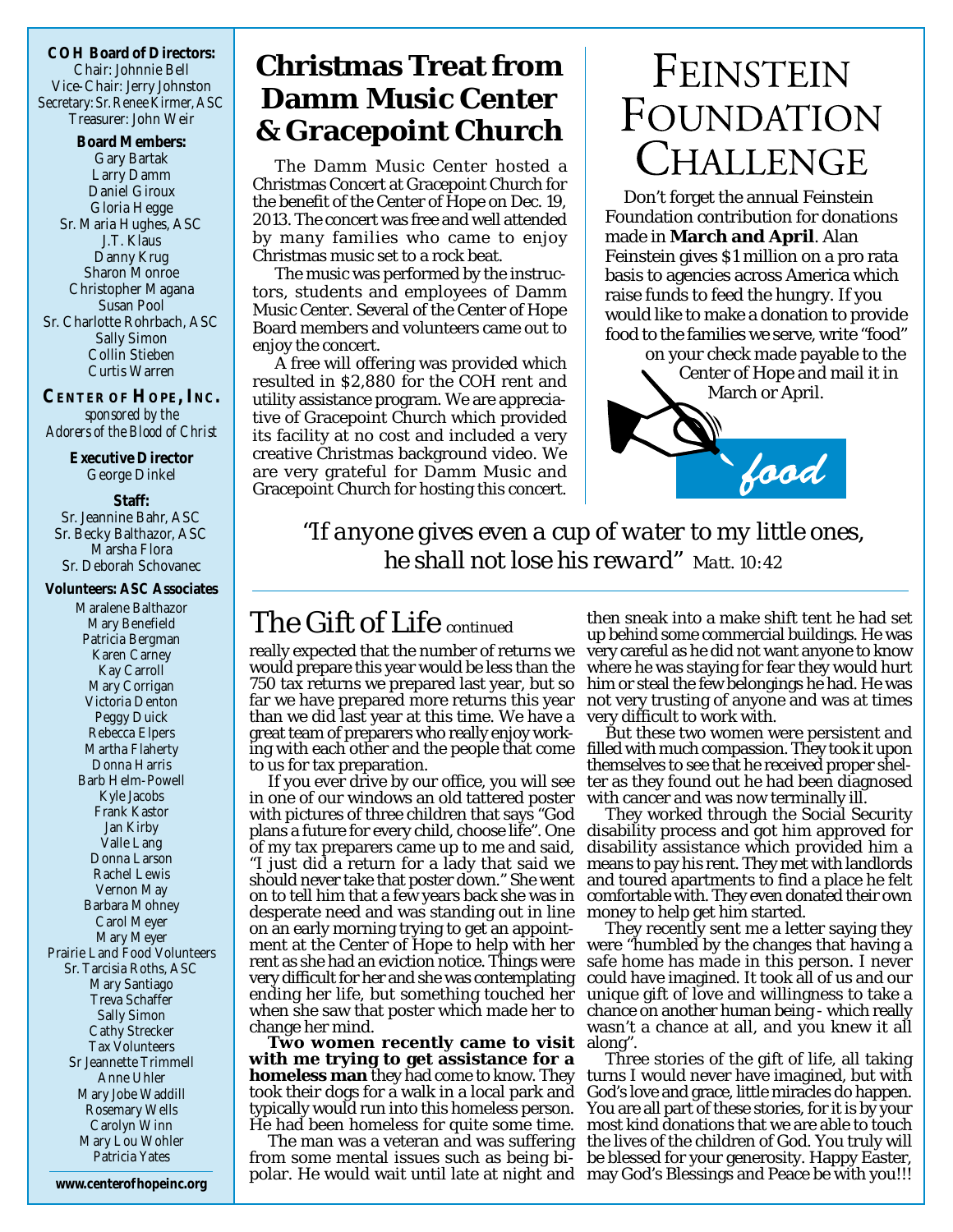### **Reception Honors Sr. Jeannine Bahr, A.S.C. for Over 20 Years of Service**

A retirement reception was held Jan. 14 at the Adorers' Wichita Center honoring Sr. Jeannine Bahr after years of untiring energy and enthusiasm for the work of Center of Hope.

Since 1991, Sister has offered assistance in a variety of tasks that kept COH operating. From receptionist to in-take worker to statistician, Sr. Jeannine has done so much to keep the service to the poor on track. Many people remember the beautifully composed and hand-written thank you notes to supporters. Each one was personal and reflected the love and care given to supporters and clients alike. No job was too small or too challenging for Sister.

Sr. Jeannine had a remarkable memory for client names, faces and histories, a skill or gift that was very useful to the work of the ministry. Sister contributed articles to



God Bless you Sister Jeannine Hopeline over the years as well as offered suggestions for newsletter material.

Her warm smile and gracious manner made clients feel at ease and she was fun to work with volunteers will tell you.

After final vows taken in 1954, Sr. Jeannine served in a variety of ministries. With a Masters in School Administration, Sister worked in several Kansas schools as teacher and principal. Her missionary zeal took her to Korea, a country and a cuisine she loves. Upon her return from the Far East, Sister helped at a home for unwed girls in New Mexico.

Center of Hope was blessed to have Sister Jeannine's dedication, love and prayers for the mission of COH for so many years. She is greatly missed and everyone at Center of Hope wishes Sister a rewarding and well-deserved retirement.

### **New Look...More Information** Center of Hope Inc. **Web Site Updated**

Center of Hope has had a web site for a few years and it's recently been reformatted to give the viewer more timely information and a colorful look at how COH operates. Thanks to the talents of Paul Farmer and Sherry Hoyt, who volunteered countless hours to this project, the user-friendly web site is easy to use with simple pull-down menus to take one immediately to the information needed.

From history and the mission statement to how one can access the procedure for applying for help, for volunteering and for making on-line donations, it's all there.

If you've ever wanted to know about how a person receives help from COH, you'll discover that it's quite a process and requires some effort on the part of the client. An archive of our newsletter, Hopeline, is there also.

Donors have been suggesting for some time that making on-line donations would be helpful and it is now possible to do so. You can choose to make contributions to the Direct Rent and Utility Assistance Program…the Water Bills Program…or the Endowment Fund. All donations are 100% tax-deductible and every penny goes to the program you designate. Donors can be secure in the knowledge that their information will never be sold, rented, traded or given to other sources.

Put under your Favorites. The annual benefit dinner is scheduled for April 27 this year and you can reserve through the web site. It's so easy to do.

Tremendous thanks goes to Paul Farmer for his tireless work in designing our new web site. It's out there so please take a look at it.



#### **SPECIAL REQUESTS**

COH is in urgent need of a *used refrigerator* for our supply room. A *used sewing machine* is also needed. Both should be clean and in good working condition. COH gives adult bicycles to clients in need of transportation to work or school. *We currently have no bicycles.*